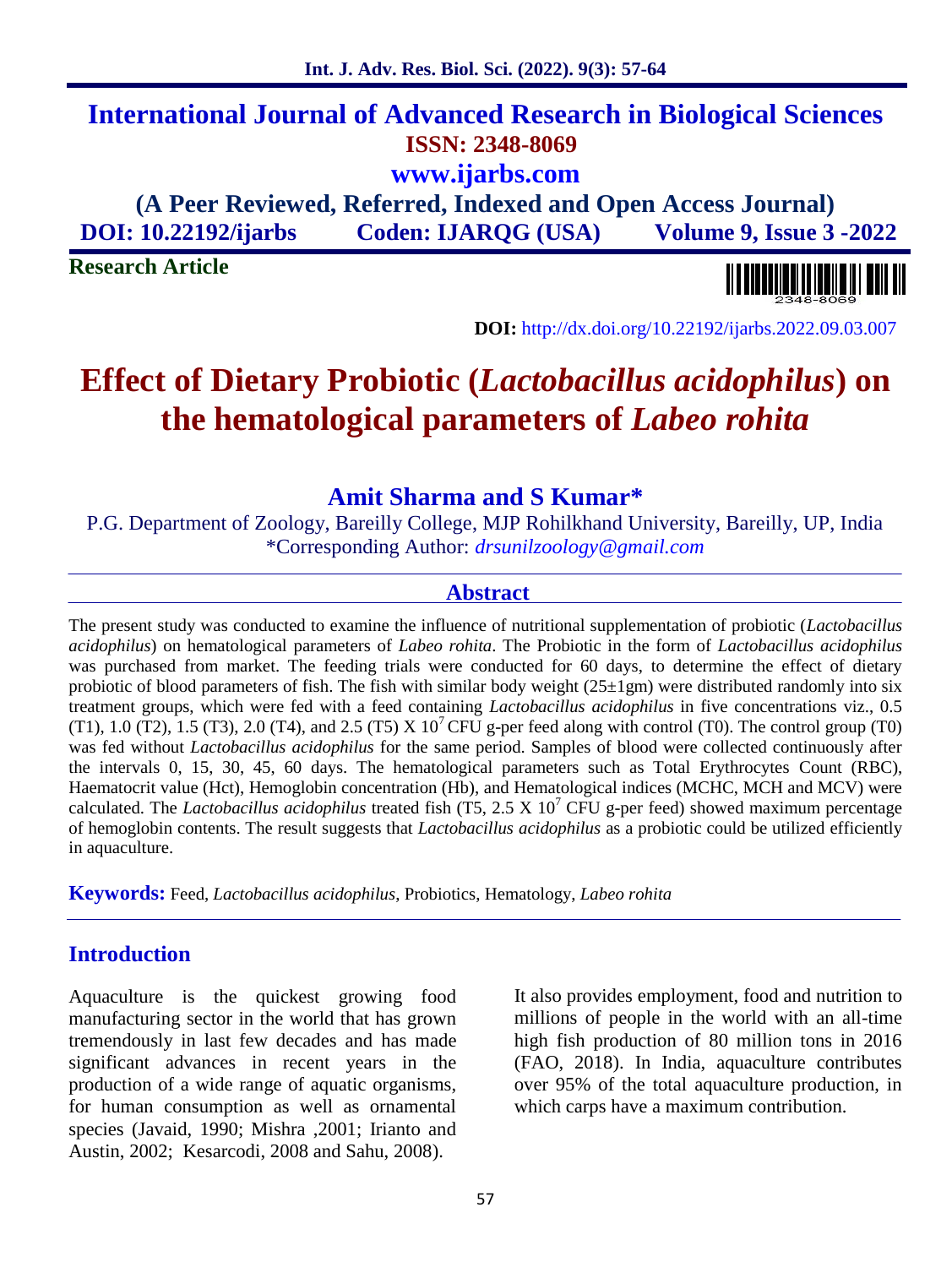The three Indian major carps (IMCs), namely catla (*Catla catla*), rohu (*Labeo rohita*) and mrigal (*Cirrhinus mrigala*) contribute as much as 87% of the total fresh water aquaculture production (with highest contribution of rohu, which contributed 3% of total inland fin fish production with 1843 thousand tons during 2016 in comparison to 1133 thousand tons during 2010. (Department of Fisheries,2018).The Indian major carp *Labeo rohita* is a most important commercial fish in India with maximum market demand and acceptability as food by the consumers due to their taste and flesh (Khan *et al.,* 2004 and Giri, 2014). It contributes a major portion to the fresh pathology water fish production in south India.

Fish disease is widely distributed worldwide and is considered to be serious problems in aquaculture. (Verschuere, 2000 and Sahoo *et al.,* 2011). Among bacterial infections *Aeromonas hydrophila, Staphylococcus xylosus etc.* are some of the most important causes of disease problems in Indian aquaculture. (Kalleswaran *et al.,* 2011).To treat these diseases, overuse of antibiotics and therapeutics are causing negative impacts like development of antimicrobial and drug resistance, accumulation of chemical residues in tissue.(Thrall *et al.,* 2004).

Probiotics are "live microbes" used in aquaculture that helps the host by several modes of action: developing microbial balance; improvement of water quality; enrichment of immune response of host species and enhancement of nutrition of host species through the production of supplemental digestive enzymes. ( Ringo, 1998; Cruce, 2001; Yanbo, 2006; Suzer, 2008; Essa, 2010; Faramarzi *et al.,* 2011; Allameh *et al.,* 2017; Das *et al.,* 2020 and Chaudhary *et al.,* 2021). Common Bacterial strains used as probiotic products are *Lactobacillus acidophilus*, *L. bulgaricus*, *L. plantarium*, *Streptococcus lactis* and *Saccharomyces cerevisiae.* Piraret *et al.,* (2006) found that number of mortality was significantly lower in probiotic supplemented fish than in control fish.

Lactobacillus, as a main group of probiotics, is employed by several workers in terms of animal nutrition, to enhance the growth performance of fishes (Cruce, 2001; Bagheri, 2008 and Rahman *et al.,* 2021).

The knowledge of the hematological parameters is an important tool that can be used as an effective and sensitive index to monitor physiological changes in the fishes (Kumar *et al.,* 2011). Normal ranges for various blood parameters in fish have been established by different investigators in fish physiology and (Rambhaskar and Rao, 1986; Xiaoyun *et al*., 2009 and Dutta and Ghosh, 2021).

The analysis of blood indices has proven to be a valuable approach for analyzing the health status of farmed animals. Many researchers reported that the hemato-biochemical quantity is known as the most significant physiological indicators of fish health, stress, and welfare. Keeping this view in mind, the present study was conducted to examine the influence of *Lactobacillus acidophilus* as supplement on the hematological parameters of *Labeo rohita*. The results of this study will be very helpful in understanding the blood responses of *L. rohita* towards probiotics, and thereby will enhance our knowledge for the healthy use of probiotics to flourish the aquaculture industry.

### **Materials and Methods**

For the present study, *Labeo rohita* were procured from a pond Sagar Taal(28°03'01.8''N 79°07'55.5''E), Badaun, U.P. The collected alive fishes were then transported to the PG Department of Zoology, Bareilly College Bareilly, U.P (28°21'21.7''N 79°25'35.6''E), in polyethylene bags and acclimatized by keeping in aquaria and providing basal diet for ten days. The fishes were provided with powdered basal feed (soya bean meal 25%, groundnut oil cake 25%, rice bran 38%, wheat flour 10%, vitamins and mineral mixture 2%), crushed in mortar and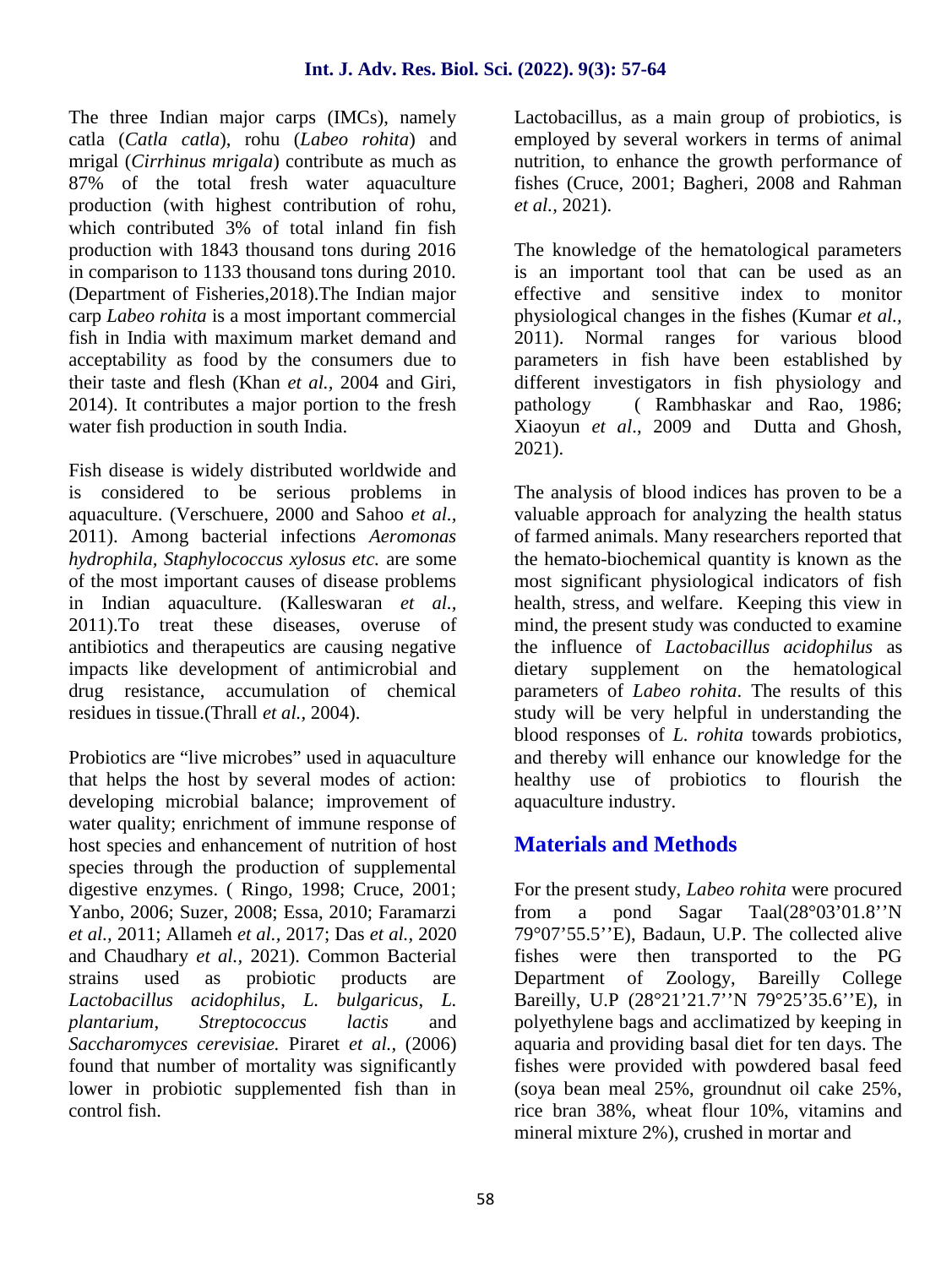pestle, twice daily during acclimatization. Afterwards, the length-weight measurements of all fishes were done. *L. rohita* with similar body weight, were then distributed in 6 glass aquaria (n= 10 fishes/aquarium) containing 75 litres water. Constant aeration was provided to each aquarium using air compressor. In the control  $(T_0)$ group, the fishes were fed with normal basal feed for next 60 days. While in second group, the fishes were fed with basal food + *L. acidophilus*, in different concentrations of 0.5% (T1), 1.0% (T2), 1.5% (T3), 2.0% (T4) and 2.5% (T5) respectively for 60 days. Thus, for *L. acidophilus* probiotic experiment, five aquaria were used, while single aquarium was employed as control.

During experimental period, bacterial strain of *Lactobacillus acidophilus* at five different levels 0.5 (T<sub>1</sub>), 1.0(T<sub>2</sub>), 1.5(T<sub>3</sub>), 2.0 (T<sub>4</sub>) and 2.5 (T<sub>5</sub>) X  $10<sup>7</sup>$  CFU g-1 were mixed with basal diet. The control diet  $(T_0)$  was fed with basal diet and was not supplemented with bacterial cells.

#### **Collection of blood sample**

During the experiments, after the interval of every 15 days, *i.e.*, 0, 15, 30, 45 and 60 days intervals, blood samples were collected randomly, Blood was drawn from both probiotic fed fishes and control fishes from caudal peduncle using 2 ml syringes and gauge hypodermic needles. The syringe was flushed with EDTA (anticoagulant) in such a way that about 150 to 200 μl of EDTA was retained in the needle and then the blood was drawn to avoid coagulation. The collected blood samples were transferred separately to K3E Hemo Tubes (MB Lab consumables India) of 2 ml capacity and stored in refrigerator for further analysis.

#### **Hematological examination**

Total Red blood cells (RBC) counts were determined by using Improved Neubauer haemocytometer, Haemoglobin (Hb) concentration was estimated by cyanomethemoglobin and Haematocrit value (Hct) was determined by filling blood in micro haematocrit capillary tubes and their

centrifugation in micro-haematocrit rotor (REMI) @ 6000 rpm for 15 minutes. Mean Cell Haemoglobin Concentration (MCHC), Mean Cell Haemoglobin (MCH), and Mean Cell Volume (MCV) were calculated by adopting the methods of Dacie and Lewis (1991).

 $MCHC (g/dl) = Hb / Hct x 100$ MCH (pg)  $=$  Hb / RBC x 10  $MCV$  (fl) = Hct / RBC x 10

The mean values of multiple observations were calculated to determine the better results of hematological parameters *in L. rohita* of control group and of experimental group that were fed with bacterial probiotic *L.acidophilus* together with basal diet. The observations were recorded in triplicates and their mean values are presented in table 1-6.

### **Results**

The hematological parameters of *Labeo rohita* fed with basal diet and different levels of probiotic were shown in Tables 1-6. The blood samples were collected at 0, 15, 30, 45 and 60 days intervals during the experimental period. The Red Blood Cells count was found higher at probiotic concentration of  $2.5X\ 10^7$  CFU g\_1 for 60 days (T5) when compared to control (T0) and other treated groups. The maximum value of Hb% was recorded in T5 and minimum in control group (T0). The maximum findings of Hct % were also recorded in T5 for 60 days experimental period. The Red Cell Indices like MCV, MCH and MCHC values were determind by calculation, minimum MCV value was observed in T-4 and maximum value was recorded in probiotic treated group T5. The highest MCH was recorded in the group T5 and minimum inT4 whereas MCHC maximum value was recorded in T2 and minimum in control group (Fig., 1).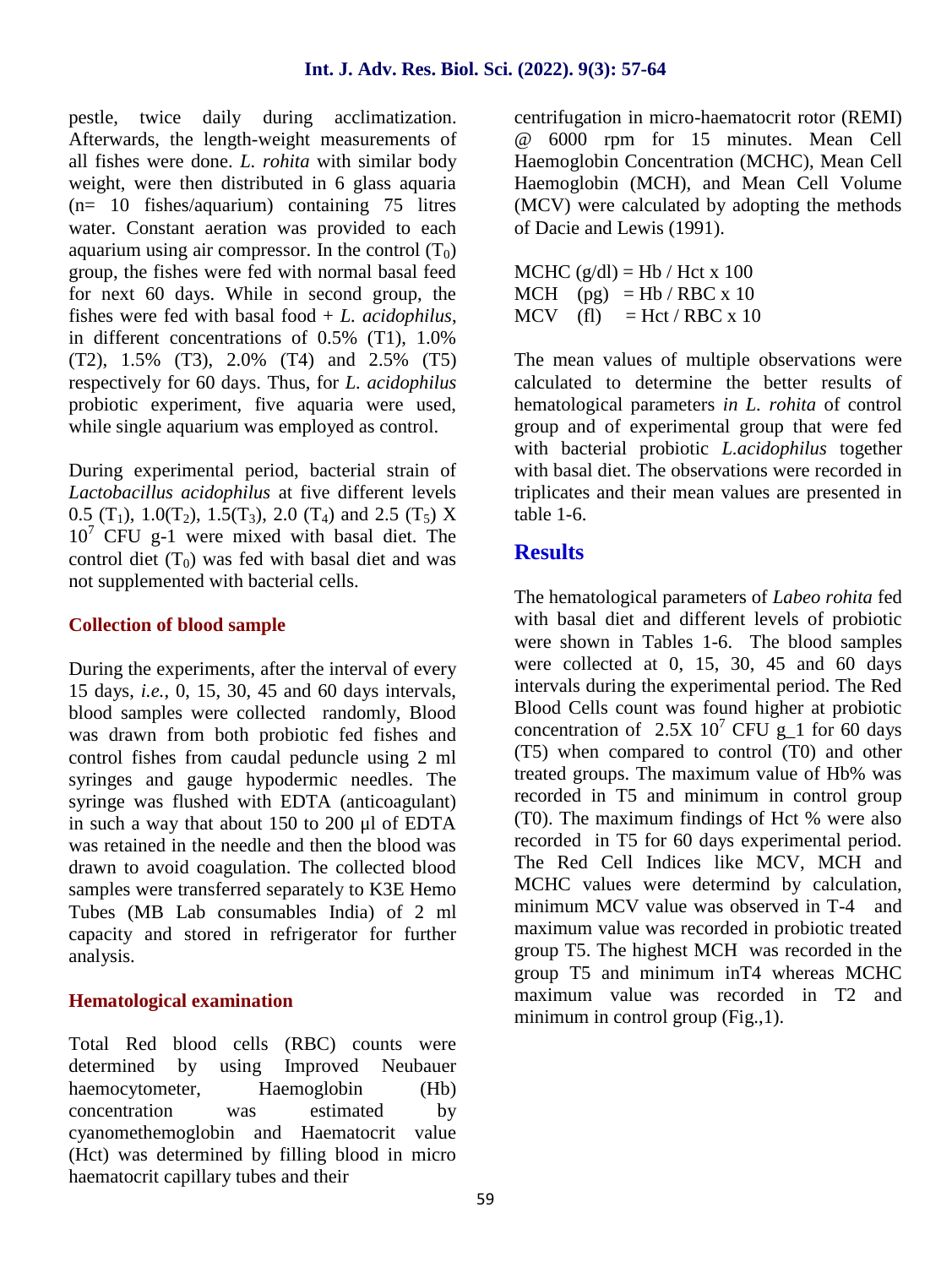### **Int. J. Adv. Res. Biol. Sci. (2022). 9(3): 57-64**

### **Table-1 Control group (T0)**

| <b>Control Group</b>    |            | Days   |        |        |        |
|-------------------------|------------|--------|--------|--------|--------|
| <b>Blood Parameters</b> | $0 \, day$ | 15     | 30     | 45     | 60     |
| $RBCs(\times 10^{6})$   | 1.73       | 1.81   | 1.87   | 1.95   | 2.03   |
| H <sub>b</sub>          | 5.63       | 5.86   | 6.09   | 6.34   | 6.59   |
| Hct                     | 27.87      | 28.98  | 30.14  | 31.34  | 32.59  |
| <b>MCHC</b>             | 20.21      | 20.22  | 20.22  | 20.22  | 20.22  |
| <b>MCH</b>              | 32.49      | 32.49  | 32.53  | 32.49  | 32.46  |
| <b>MCV</b>              | 160.77     | 160.73 | 160.89 | 160.71 | 160.55 |

### **Table-2 Experimental group (T1)**

| Lactobacillus $(0.5)$     |            |        |        |        |        |
|---------------------------|------------|--------|--------|--------|--------|
| <b>Experimental Group</b> |            | Days   |        |        |        |
| <b>Blood Parameters</b>   | $0 \, day$ | 15     | 30     | 45     | 60     |
| $RBCs(\times 10^{6})$     | 1.73       | 1.82   | 1.91   | 2.06   | 2.11   |
| Hb                        | 5.63       | 5.92   | 6.21   | 6.52   | 6.84   |
| Hct                       | 27.86      | 29.26  | 30.72  | 32.25  | 33.87  |
| <b>MCHC</b>               | 20.22      | 19.99  | 20.08  | 20.21  | 20.21  |
| <b>MCH</b>                | 32.49      | 32.48  | 32.48  | 32.47  | 32.47  |
| <b>MCV</b>                | 160.77     | 160.81 | 160.85 | 160.75 | 160.77 |

### **Table-3 Experimental group (T2)**

| Lactobacillus (1.0)       |                  |        |        |        |        |
|---------------------------|------------------|--------|--------|--------|--------|
| <b>Experimental Group</b> |                  | Days   |        |        |        |
| <b>Blood Parameters</b>   | 0 <sub>day</sub> | 15     | 30     | 45     | 60     |
| R.B.C                     | 1.73             | 1.84   | 1.95   | 2.06   | 2.18   |
| Hb                        | 5.63             | 5.97   | 6.33   | 6.72   | 7.12   |
| Hct                       | 27.87            | 29.53  | 31.3   | 33.17  | 35.16  |
| <b>MCHC</b>               | 20.22            | 20.22  | 20.23  | 20.23  | 20.24  |
| <b>MCH</b>                | 32.49            | 32.49  | 32.53  | 32.53  | 32.54  |
| <b>MCV</b>                | 160.77           | 160.77 | 160.79 | 160.79 | 160.82 |

### **Table-4 Experimental group (T3)**

| Lactobacillus $(1.5)$   |        |             |        |        |        |
|-------------------------|--------|-------------|--------|--------|--------|
| <b>Experimental</b>     |        | <b>Days</b> |        |        |        |
| Group                   |        |             |        |        |        |
| <b>Blood Parameters</b> | 0      | 15          | 30     | 45     | 60     |
| R.B.C                   | 1.73   | 1.85        | 1.98   | 2.12   | 2.27   |
| Hb                      | 5.63   | 6.03        | 6.45   | 6.9    | 7.38   |
| Hct                     | 27.86  | 29.82       | 31.89  | 34.13  | 36.52  |
| <b>MCHC</b>             | 20.22  | 20.22       | 20.21  | 20.22  | 20.22  |
| <b>MCH</b>              | 32.49  | 32.52       | 32.49  | 32.54  | 32.52  |
| <b>MCV</b>              | 160.78 | 160.87      | 160.83 | 160.99 | 160.85 |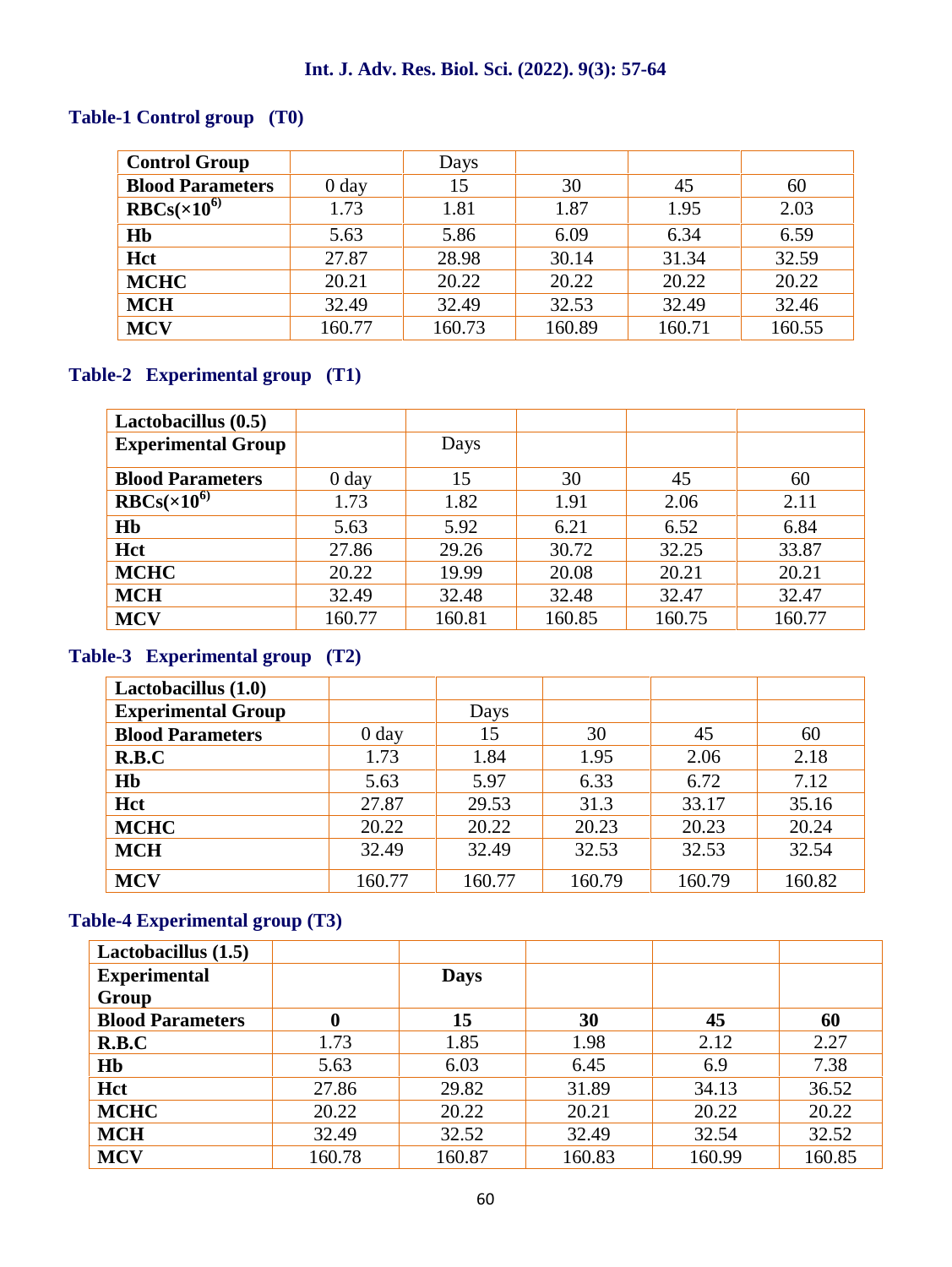#### **Int. J. Adv. Res. Biol. Sci. (2022). 9(3): 57-64**

| Lactobacillus $(2.0)$     |                  |        |        |        |        |
|---------------------------|------------------|--------|--------|--------|--------|
| <b>Experimental Group</b> |                  | Days   |        |        |        |
| <b>Blood Parameters</b>   | 0 <sub>day</sub> | 15     | 30     | 45     | 60     |
| R.B.C                     | 1.73             | 1.87   | 2.03   | 2.19   | 2.36   |
| H <sub>b</sub>            | 5.63             | 6.08   | 6.56   | 7.09   | 7.65   |
| Hct                       | 27.87            | 30.09  | 32.51  | 35.11  | 37.91  |
| <b>MCHC</b>               | 20.22            | 20.19  | 20.19  | 20.19  | 20.19  |
| <b>MCH</b>                | 32.48            | 32.39  | 32.32  | 32.32  | 32.34  |
| <b>MCV</b>                | 160.78           | 160.38 | 160.12 | 160.05 | 160.19 |

#### **Table-5 Experimental group (T4)**

**Table-6 Experimental group (T5)**

| Lactobacillus (2.5)       |                  |        |        |        |        |
|---------------------------|------------------|--------|--------|--------|--------|
| <b>Experimental Group</b> |                  | Days   |        |        |        |
| <b>Blood Parameters</b>   | 0 <sub>day</sub> | 15     | 30     | 45     | 60     |
| R.B.C                     | 1.73             | 1.88   | 2.06   | 2.24   | 2.44   |
| H <sub>b</sub>            | 5.63             | 6.14   | 6.69   | 7.28   | 7.94   |
| Hct                       | 27.87            | 30.37  | 33.11  | 36.08  | 39.34  |
| <b>MCHC</b>               | 20.22            | 20.21  | 20.21  | 20.19  | 20.18  |
| <b>MCH</b>                | 32.49            | 32.55  | 32.52  | 32.47  | 32.49  |
| <b>MCV</b>                | 160.77           | 161.02 | 160.98 | 160.85 | 161.02 |

### **Discussion**

Hematology is an important factor that could be considered for the fish diet quality assessment. Ologhobo (1992) reported that the most common blood variables consistently influenced by diet are the haematocrit (Hct) and haemoglobin (Hb) levels. Abd El-Rhman *et al.,* (2009) observed positive effects on haematological parameters by using probiotics in tilapia, On the other hand, *O. niloticus* fed diet supplemented with *B. subtilis* or supplemented with *Pediococcus acidilactici* (Soltan and El-Laithy ,2008). Ferguson *et al.,* (2010) showed some inconsequential variation in Hb and Hct contents among the control and fish groups that were fed with probiotics enriched diet. Fish fed with the diet supplemented with probiotics showed the highest values of Hb, RBCs and WBCs. Marzouk *et al.,* (2008) reported that both fish groups fed the diet supplemented with dead *Saccharomyces cerevisiae* yeast and both of live *B. subtilis* and *S. cerevisiae* showed increasement in the Hct level when compared to fish fed the control diet. Firouzbakhsh *et al.,* (2012), reported that, Hb concentration, in rainbow trout (*Oncorhynchus mykiss*) fed different levels of probiotic was significant.

This study was planned to determine the effect of the bacterial probiotic *L*. *acidophilus* on the blood parameters of the fish *L. rohita*. Concerning the effects of the probiotic *Bacillus acidophilus* on the health status and haematological parameters of *L. rohita.* The results indicated a positive effect represented by significant increase in RBCs count, Hb%, Hct and Red Cell indices like MCV, MCH and MCHC values. These could be attributed to the fact that, the use of probiotics increases the blood parameter values as a result of hematopoietic stimulation. These results are in agreement of the observations of Manohar *et al.,* (2005), that supported the results of high proportion of *Bacillus acidophilus* in the intestinal part of experimental fish. This may be attributed to that intestinal environment is suitable for the given probiotic to settle and grow and also lead into harbor a great number of microbial cells of host intestine. Increase in survival associated with Bacillus probiotic proportion in the gut flora is probably due to competitive exclusion of other bacteria.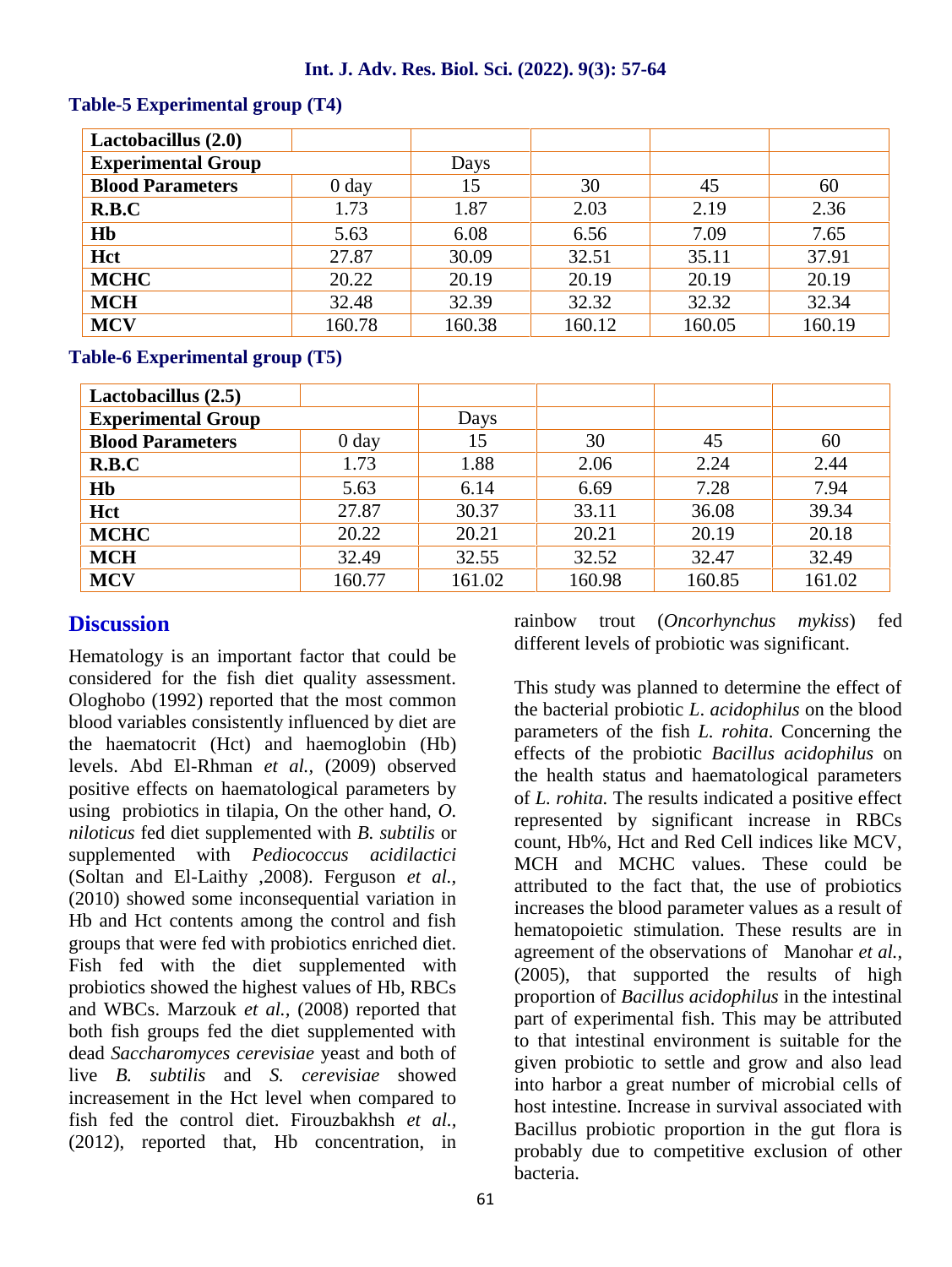70 60 50 40 30  $20$ 10  $\mathbf{O}$  $\overline{2}$ 3 5  $\mathbf 1$  $\overline{a}$ 

**Int. J. Adv. Res. Biol. Sci. (2022). 9(3): 57-64**

#### **Fig., 1. Graph plotted to represent increased levels of blood parameters as per increased concentration of probiotic provided the during experimental days.**

However, this effect should not be ignored. Because growth rate throughout the experimental period was improved in T5, it can be suggested that the more probiotic cells in diets and host intestine necessarily does not result in the more improved growth and survival. Better growth, as observed in T5, may establish better health conditions in *Labeo rohita.*

### **Conclusion**

From the present study, it can be determined that the adding of probiotic *L. acidophilus* with formulated diet enhanced fish growth, mitigates and effects of stress factors in freshwater fish *L. rohita*. The *Labeo rohita* fish used in the existing research have been of high quality in stimulating the hemopoietic organ and improved the haematological parameters. As *L. acidophilus* produced the excellent outcomes, therefore, it is the possible option for better growth and feed consumption in intensive culture of freshwater fishes.

### **Acknowledgments**

The authors are highly thankful to the Dr. Anuraag Mohan, Principal Bareilly College, Bareilly for extending research facilities.

#### **References**

- Abd El-Rhman, A.M.; Khattab, Y.A. and Shalaby, A.M. 2009. *Micrococcus luteus* and Pseudomonas species as probiotics for promoting the growth performance and health of Nile tilapia (*Oreochromis niloticus*). Fish Shellfish Immunol. , 27:175-180.
- Allameh, S.K. 2017. Effects of Probiotic Bacteria on Fish Performance. *Advanced Technology in Clinical Microbiology* 1 : 2.
- Hedayati,S.A.; Yavari, V.; Alizade,M. and Farzanfar,A. 2008. Growth, Survival and Gut Microbial Load of Rainbow Trout (*Onchorhynchus mykiss*) Fry Given Diet Supplemented with Probiotic during the Two Months of First Feeding. Turk. J. Fish. Aquat. Sci., 8:43-48.
- Chaudhary, A. 2021*.* Impact of *Bacillus subtilis* supplemented feed on growth and biochemical constituents in *Labeo rohita* fingerlings. Journal of King Saud University - Science 33.
- Cruce, S. and Goulet, J. 2001. Improving probiotic survival rates. Food Technology  $55(10): 36-42.$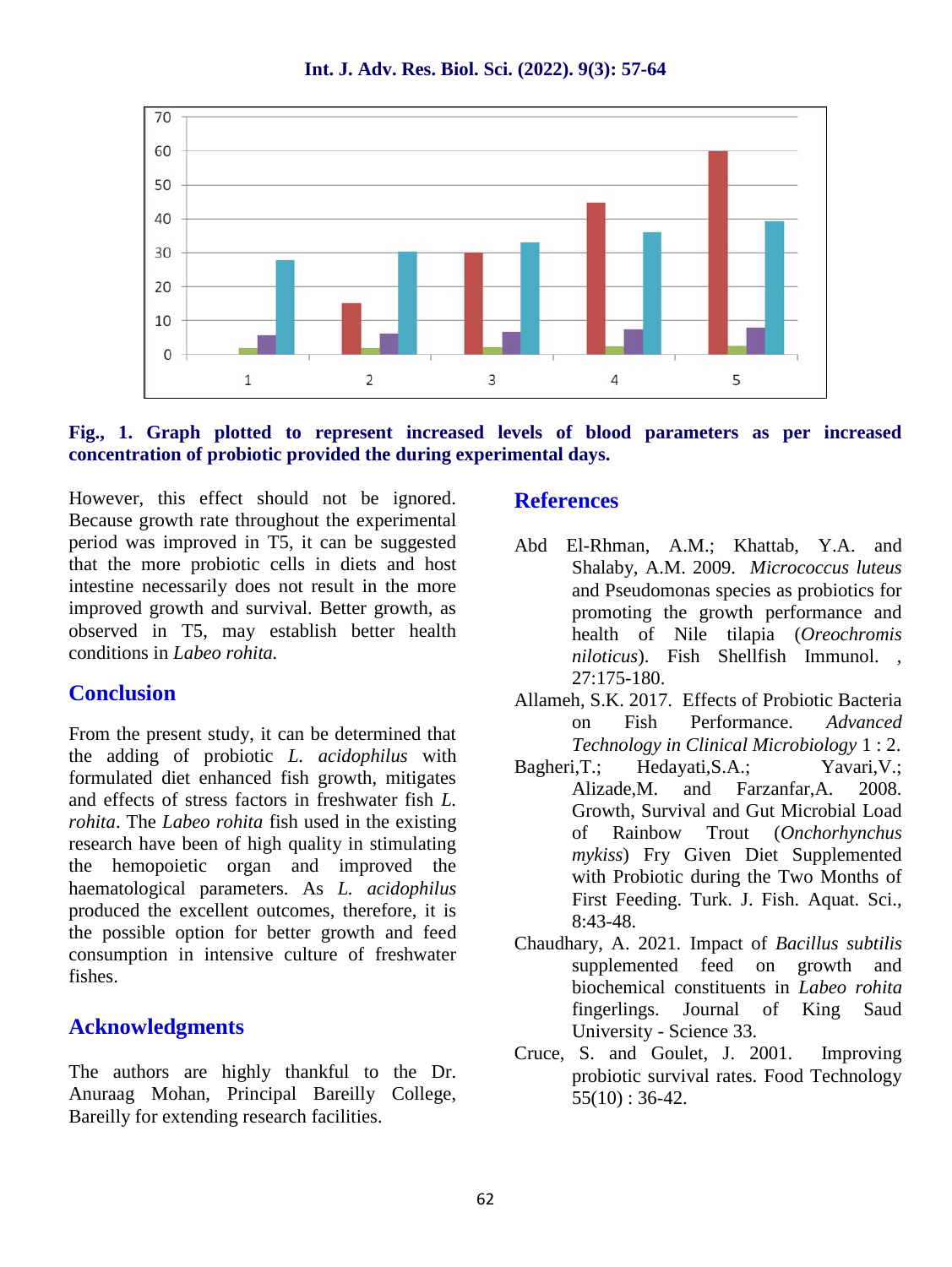- Dacie, J.V. and Lewis, S.M. 2001. Practical haematology, 9th edition. Churchill Livingstone, London, 663.
- Das, N. 2020. Effect of feed probiotic on the growth and their colonization performance on the intestine of rohu (*Labeo rohita*). *International Journal of Current Microbiology and Applied Sciences* 9 (3) : 806-823.
- Department of Fisheries 2018. Handbook of Fisheries Statistics. Ministry of Fisheries, Animal husbandry and Dairying, Govt. of India.
- Dutta, D. and Ghosh, K. 2021. Improvement of growth, nutrient utilization and haematoimmunological parameters in rohu, Labeo rohita (Hamilton) using Bacillus tequilensis (KF623287) through diets or as water additive. Aquaculture Nutrition 27  $(7)$ : 1–19.
- Essa, M.A. 2010. Effect of different dietary probiotics on growth, feed utilization and digestive enzymesactivities of Nile Tilapia, *Oreochromis niloticus*. Journal - The Arab Aquaculture Society 5(2): 143-162.
- FAO 2018. Fisheries and Aquaculture Information and Statistics Branch
- Faramarzi, M. 2011. The Investigation of *Lactobacillus acidophilus* as Probiotic on Growth Performance and Disease Re sistance of Rainbow Trout (*Oncorhynchus mykiss*). American-Eurasian Journal of Scientific Research 6 (1): 32-38.
- Ferguson, R.M.; Merrifield, D.L.; Harper, G.M.; Rawling, M.D.; Mustafa, S. and Picchietti, S. 2010. The effect of *Pediococcus acidilactici* on the gut microbiota and immune status of on growing Nile tilapia (*Oreochromis niloticus*). J. Appl. Microbiol., 09:851- 862.
- Giri, S.S. 2014. Effects of dietary supplementation of potential probiotic *Bacillus subtilis* VSG1 singularly or in combination with *Lactobacillus plantarum* VSG 3 or/and *Pseudomonas aeruginosa* VSG 2 on the growth, immunity, and disease resistance of *Labeo rohita*. *Aquaculture Nutrition* 20 (2) : 163-171.
- Irianto, A. and Austin, B. 2002. Use of probiotics to control furunculosis in Rainbow trout, *Oncorhynchus mykiss* (Walbaum). Journal of Fish Disease 25: 333-342.
- Javaid, M.Y. 1990. "Aquaculture Development in Pakistan". *Aquaculture in Asia, Asian Fish Society, India*: 291-301.
- Kaleeswaran, B; Ilavenil, S. and Ravi, K.S.2011. Dietary supplementation with *Cynodon dactylon* (L.) enhances innate immunity and disease resistance of Indian major carp, *Catla catla* (Ham.). Fish Shellfish Immunol., 31(6):953-962.
- Kesarcodi W. A .; Kaspar, H. ; Lategan, M.J. and Gibson, L.2008. Probiotics in aquaculture: The need, principles and mechanisms of action and screening processes. Aquacult; 274:1-14.
- Khan, M.A. 2004. Growth and body composition of rohu, *Labeo rohita* (Hamilton), fed compound diet: Winter feeding and rearing to marketable size. Journal of Applied Ichthyology 20 : 265-270.
- Manohar, M. 2005. Probiotic and Spirulina as a Source of Immunostimulants and Growth in Common Carp. Ph.D. thesis, Manonmaniam Sundaranar Univ., Tamilnadu, India.
- Marzouk, M.S.; Moustafa, M.M. and Mohamed, N.M. 2008. The Influence of some probiotics on the growth performance and intestinal microbial flora of *Oreochromis niloticus*. In: Proceedings of 8th International Symposium on Tilapia in Aquaculture, Cairo, Egypt : 1059-1071.
- Mishra, S. 2001. Probiotics: Possible application in aquaculture. *Fish. Chimes* 21(1): 31-37.
- Ologhobo, A.D. 1992. Nutritive values of some tropical (West African) legumes for poultry. J. Appl. Anim. Res., 2: 93-104.
- Piraret, N.; Kabayashi, T.; Katagiri, T.; Maita, M. and Endo, M. 2006. Protective effects. And mechanisms of a probiotic bacterium *Lactobacillus rhamnosus* against experimental *Edwardsiella*. Tarda infection in tilapia (*O. niloticus*). Veterinary Immunology and Immunopathology 113 (3/4):339-347.